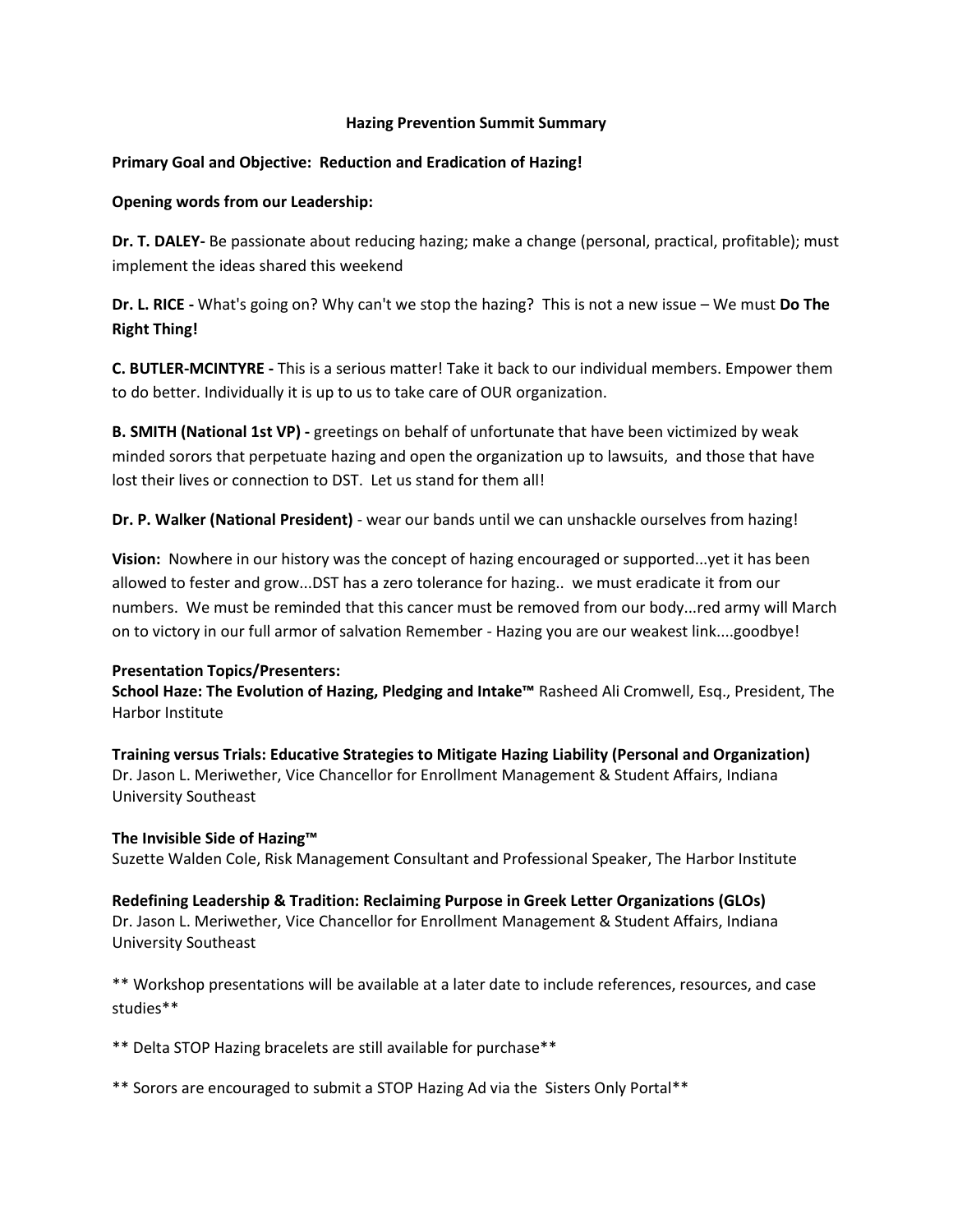# **Historical Perspective: Evolution of Hazing, Pledging and Intake**

# **Early Days:**

- Many colleges and universities established pledge clubs
- Pledging often included a modified Rites of Passage (preparation, separation, transition, reincorporation) (Harrell) often due to the struggle in the African American community to determine when we transition from youth to adulthood (no established ritual/loss of cultural identity)

**Influences:** (dilution and modification to the theory of rites of passage)

- Phase 1 Military some chapters of fraternities were started as war chapters...discipline is militaristic
- Phase 2 Civil Rights: preparation for non-violent movements (slapping, spitting) prep for protest
- Phase 3 Media/TV (AA representation on TV and depiction of sorority/fraternity life)

**Impact:** When it happens to one it impacts us all!

- Change In the Process (1990 pledge process to membership intake process across NPHC)
- Divisiveness occurred due to people who did not subscribe/embrace the change
- Caused the development of new terminology, problems that did not previously exist.

**Process vs. Performance:** (Paradigm shift validating process vs performance) What does it matter if your process was 9 weeks or 3 weekends if you are not doing anything now!

# **Invisible Side of Hazing/Reasons members reject change:**

\*\*it was done to me\*\*

- \*\*it helps build better bonds\*\*
- \*\*it is tradition\*\*

Thinks that are often overlooked / meltdown point - when folks want to do things their own way

- \* physical/mental health issues
- \* childhood experience (discipline/not disciplined)
- \* Who is trained to respond to emergencies (don't tell, don't address injuries, don't get help)

# **Reclaiming Purpose:**

\* understand the problem (know when we went off the rails/know the history)

\* know the influences (gangster rap, hip hop, NWA, Death Row Records)

\* consider influences on line names and how we identified ourselves...no longer names of empowerment or social change "Be careful what you call yourself"

We have folks coming in wanting to be hazed (I want to earn my respect I want to come across the right way, etc.) We no longer know the difference between discipline and abuse. NPHC was established in 1930 but was not yet worldwide. There was no overall regulation of body for unified efforts prior to 1930. We should look at historical representation of how our Founders represented themselves (the so called hazing traditions did not exist!)

We MUST redefine tradition!

We can't say Black Lives Matter on one hand and Haze someone with the other!

We must continue the dialogue!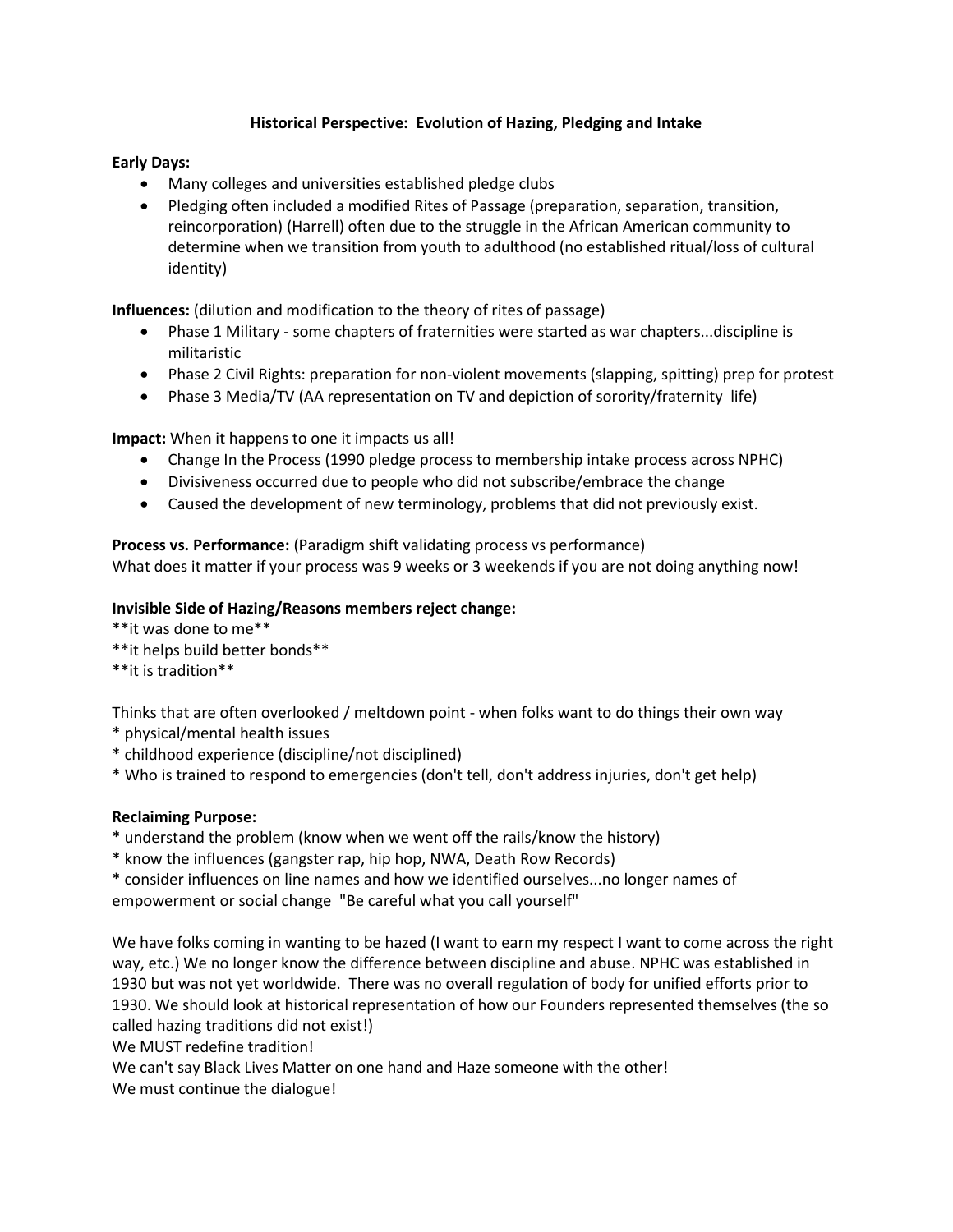# **Global and Personal Impact of Hazing – Let's Get Real**

### **Soror Walker Speaks:**

"We are all paper Deltas. If Delta doesn't have any paper on you.....you ain't no Delta!"

Nearly 1/2 of HS students say they have experienced hazing 90% willing to do something illegal to join group 1 in 2 won't report even if not a participant Signature aspect of hazing is the code of silence

# **Real circumstances:**

\*even though number of incidents are small...the minority is controlling the majority. ..F mentality is overrunning our b+/a- minds.

\*There may be a reason why your legacy didn't make line

\*Why you writing a letter for someone you don't know cause your non-financial soror asked you too \*if the mom is not a financial/active soror what makes you think her child will be

We need to put things in proper perspective

- $\triangleright$  Everyone shouldn't be a Delta
- $\triangleright$  Some Deltas should not have been initiated
- $\triangleright$  Consequences include: expulsion from Delta, expulsion from school, loss of job/income/reputation
- $\triangleright$  What have you seen/heard....and not said anything about?
- $\triangleright$  Do we have 0 tolerance for everybody or is it just until our child is online?

#### **Real examples :**

\*Alumnae soror flying 2-3 times a week back to her collegiate chapter to help them bring in new lines \* soror that watches but doesn't say anything is prosecuted because they are just as guilty

\* Unsanctioned meeting with pyramids; Pyramid has asthma attack; Sorors panic and leave her there and she passes out…Luckily found by custodian and survived...But she didn't want to tell who left her

We must remember that there are psychological issues/consequences for both those that haze and those that allow themselves to be hazed

We must hold every Delta accountable!

#### **Soror McCain Speaks:**

"All of my love, peace and happiness gonna give it to Delta " - this is why many want to join DST. Do you want to give all of your love to something that is hazing you? We must be the change...we have to set the example. Don't be afraid to speak up and make that unpopular decision. They will get over it!

They will be Happy when: They graduate They can join an Alumnae chapter They are Not in jail Their Chapter still exits